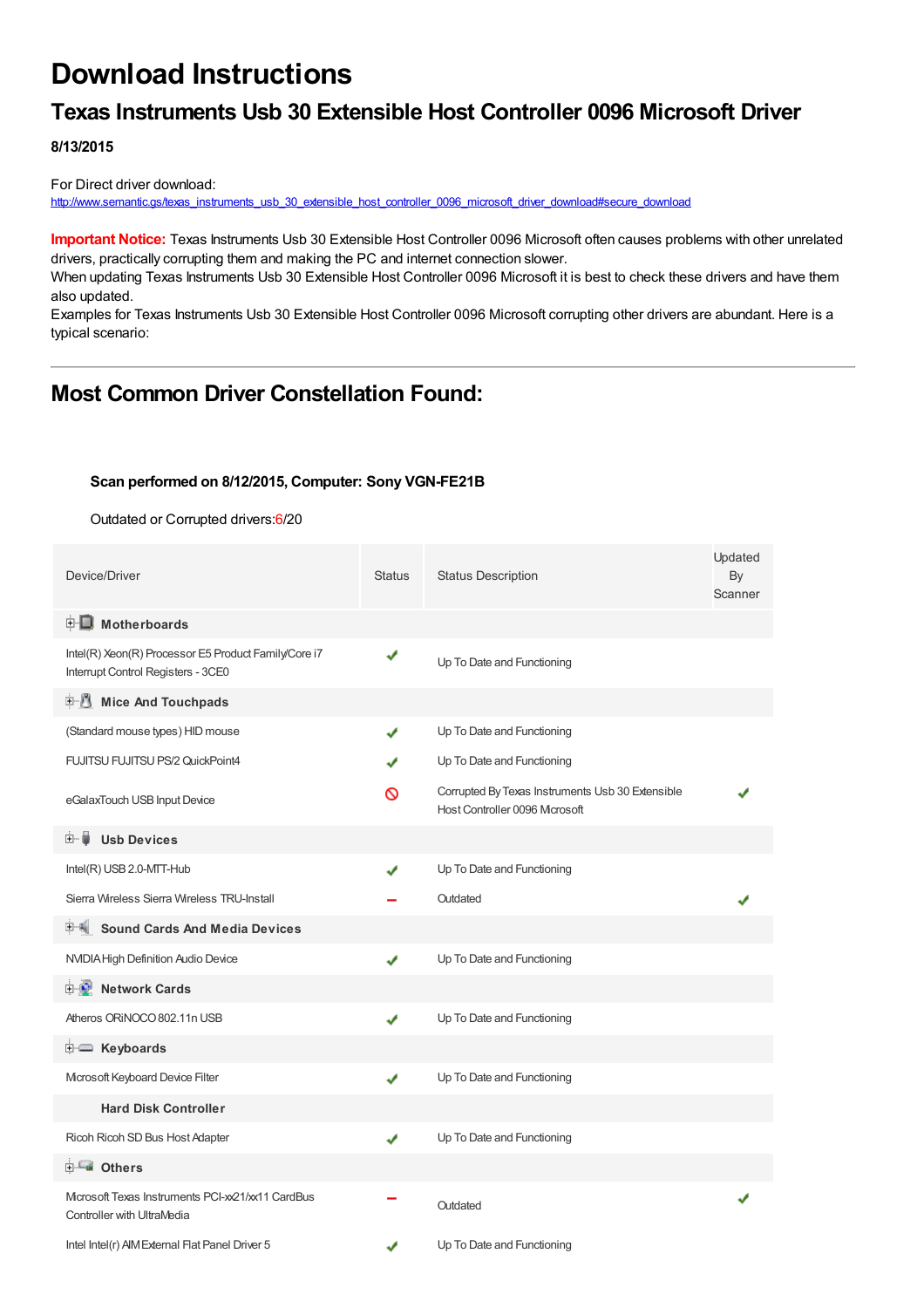| Broadcom Broadcom Bluetooth 4.0                   |   | Up To Date and Functioning                                                         |  |
|---------------------------------------------------|---|------------------------------------------------------------------------------------|--|
| Mcrosoft HID-compliant apparaat                   |   | Up To Date and Functioning                                                         |  |
| <b>Cameras, Webcams And Scanners</b><br>由心        |   |                                                                                    |  |
| Canon Canon MP495 ser                             |   | Outdated                                                                           |  |
| <b>Dideo Cards</b>                                |   |                                                                                    |  |
| ATI RADEON X300 Series Secondary                  | J | Up To Date and Functioning                                                         |  |
| <b>Devices</b> Input Devices                      |   |                                                                                    |  |
| Logitech USB-HID (Human Interface Device)         | J | Up To Date and Functioning                                                         |  |
| <b>E-T</b> Port Devices                           |   |                                                                                    |  |
| MediaTek MediaTek PreLoader USB VCOM Port (COM51) | J | Up To Date and Functioning                                                         |  |
| <b>E</b> Monitors                                 |   |                                                                                    |  |
| Sony Digital Flat Panel (1024x768)                |   | Outdated                                                                           |  |
| <b>E-6</b> Mobile Phones And Portable Devices     |   |                                                                                    |  |
| <b>Acer NOKIA</b>                                 | ര | Corrupted By Texas Instruments Usb 30 Extensible<br>Host Controller 0096 Microsoft |  |

### **Texas Instruments Usb 30 Extensible Host Controller 0096 Microsoft Driver Models:**

| <b>Driver</b><br><b>Model</b>                                                                                                                        | <b>Original</b><br><b>Upload</b><br><b>Date</b> | Last<br><b>Modification</b> | <b>Driver File</b>                                                                               | <b>File</b><br><b>Size</b> | <b>Most</b><br><b>Compatible</b><br><b>Computer</b><br><b>Model</b> | <b>Availabilty</b><br>To<br><b>Scanner</b> |
|------------------------------------------------------------------------------------------------------------------------------------------------------|-------------------------------------------------|-----------------------------|--------------------------------------------------------------------------------------------------|----------------------------|---------------------------------------------------------------------|--------------------------------------------|
| <b>Texas</b><br><b>Instruments</b><br><b>Usb 30</b><br><b>Extensible</b><br><b>Host</b><br><b>Controller</b><br>0096<br><b>Microsoft</b><br>H41.1809 | 11/4/2014 8/5/2015                              |                             | texas_instruments_usb_30_extensible_host_controller_0096_microsoft-<br>h41.1809.exe              |                            | Pow erspec<br>Ps7124,                                               | ✔                                          |
| <b>Texas</b><br><b>Instruments</b><br><b>Usb 30</b><br><b>Extensible</b><br><b>Host</b><br><b>Controller</b><br>0096<br><b>Microsoft</b><br>G43798   | 9/1/2014                                        | 8/8/2015                    | texas_instruments_usb_30_extensible_host_controller_0096_microsoft-45kb HPS5-1217,<br>g43798.exe |                            |                                                                     |                                            |
| <b>Texas</b><br><b>Instruments</b><br><b>Usb 30</b><br><b>Extensible</b><br><b>Host</b><br><b>Controller</b><br>0096<br><b>Microsoft</b><br>2.13940  | 12/30/2014 8/5/2015                             |                             | texas_instruments_usb_30_extensible_host_controller_0096_microsoft-<br>2.13940.exe               |                            | <b>Toshiba Satellite</b><br>C850-F0202,                             | ✔                                          |
| <b>Texas</b><br><b>Instruments</b><br><b>Usb 30</b><br><b>Extensible</b><br>Host<br><b>Controller</b><br>0096<br><b>Microsoft</b><br>1.12001.1       | 7/28/2014 7/31/2015                             |                             | ggxbosaq-1.12001.1.exe                                                                           | 43kb                       | Compag DD345A-<br>ABS 6620 SV110,                                   |                                            |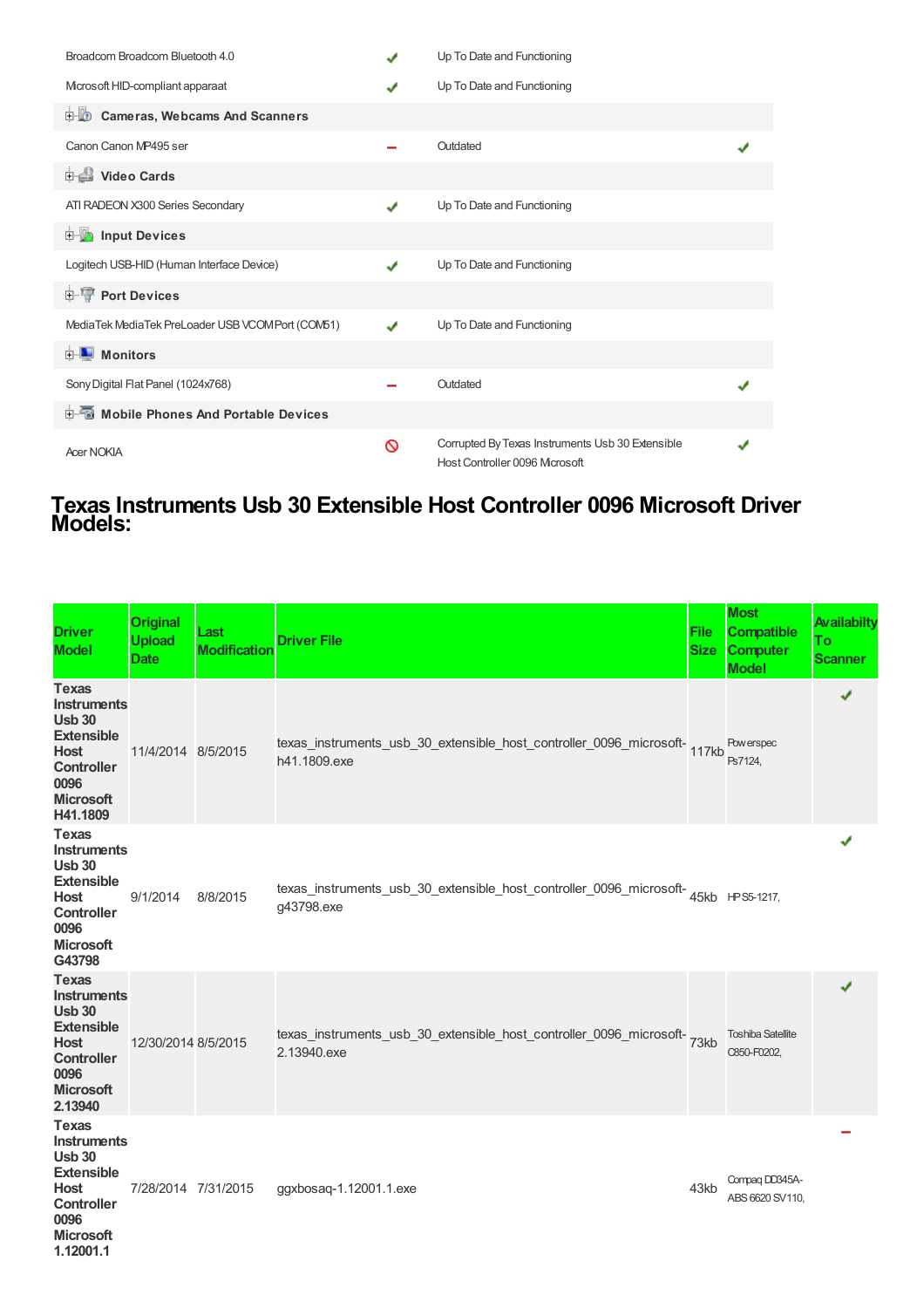| <b>Texas</b><br>Instruments<br><b>Usb 30</b><br><b>Extensible</b><br>Host<br><b>Controller</b><br>0096<br><b>Microsoft</b><br>21.102.13               | 9/5/2014            | 8/6/2015 | texas_instruments_usb_30_extensible_host_controller_0096_microsoft-107kb<br>21.102.13.exe       | <b>Toshiba Dynabook</b><br>AX/3527CMSB, |   |
|-------------------------------------------------------------------------------------------------------------------------------------------------------|---------------------|----------|-------------------------------------------------------------------------------------------------|-----------------------------------------|---|
| <b>Texas</b><br><b>Instruments</b><br><b>Usb 30</b><br><b>Extensible</b><br>Host<br><b>Controller</b><br>0096<br><b>Microsoft</b><br>1.11.192.18      | 8/5/2014            | 8/9/2015 | texas_instruments_usb_30_extensible_host_controller_0096_microsoft-<br>117kb<br>1.11.192.18.exe | Fujitsu<br>FMVWJS2B77,                  |   |
| <b>Texas</b><br><b>Instruments</b><br><b>Usb 30</b><br><b>Extensible</b><br><b>Host</b><br><b>Controller</b><br>0096<br><b>Microsoft</b><br>2.13961.1 | 11/5/2014 8/7/2015  |          | texas_instruments_usb_30_extensible_host_controller_0096_microsoft-149kb<br>2.13961.1.exe       | HPPX530AA-UUZ<br>t3040.ch,              |   |
| <b>Texas</b><br><b>Instruments</b><br><b>Usb 30</b><br><b>Extensible</b><br>Host<br><b>Controller</b><br>0096<br><b>Microsoft</b><br>41.162.17        | 12/28/2014 8/5/2015 |          | texas_instruments_usb_30_extensible_host_controller_0096_microsoft-<br>160kb<br>41.162.17.exe   | Packard Bell IMEDIA<br>X1300 AIO,       | ✔ |
| <b>Texas</b><br><b>Instruments</b><br><b>Usb 30</b><br><b>Extensible</b><br>Host<br><b>Controller</b><br>0096<br><b>Microsoft</b><br>C1.162.10        | 11/7/2014 8/9/2015  |          | texas_instruments_usb_30_extensible_host_controller_0096_microsoft-48kb<br>c1.162.10.exe        | Lenovo<br>20AMS05C00,                   | ✔ |
| <b>Texas</b><br><b>Instruments</b><br><b>Usb 30</b><br><b>Extensible</b><br>Host<br><b>Controller</b><br>0096<br><b>Microsoft</b><br>30989            | 8/17/2014 8/5/2015  |          | dmlike-30989.exe                                                                                | 108kb HPDV9304EU,                       | ✔ |
| Texas<br><b>Instruments</b><br><b>Usb 30</b><br><b>Extensible</b><br>Host<br><b>Controller</b><br>0096<br><b>Microsoft</b><br>6032.19                 | 11/10/2014 8/7/2015 |          | texas_instruments_usb_30_extensible_host_controller_0096_microsoft-42kb<br>6032.19.exe          | HPKQ519AA-ABU<br>IQ500.uk,              | ✔ |
| <b>Texas</b><br>Instruments<br><b>Usb 30</b><br><b>Extensible</b><br>Host<br><b>Controller</b><br>0096<br><b>Microsoft</b><br>61.181.10               | 8/28/2014 8/8/2015  |          | texas_instruments_usb_30_extensible_host_controller_0096_microsoft-27kb<br>61.181.10.exe        | Lenovo ThinkPad<br>Edge E130,           |   |
| <b>Texas</b><br><b>Instruments</b><br><b>Usb 30</b>                                                                                                   |                     |          |                                                                                                 |                                         |   |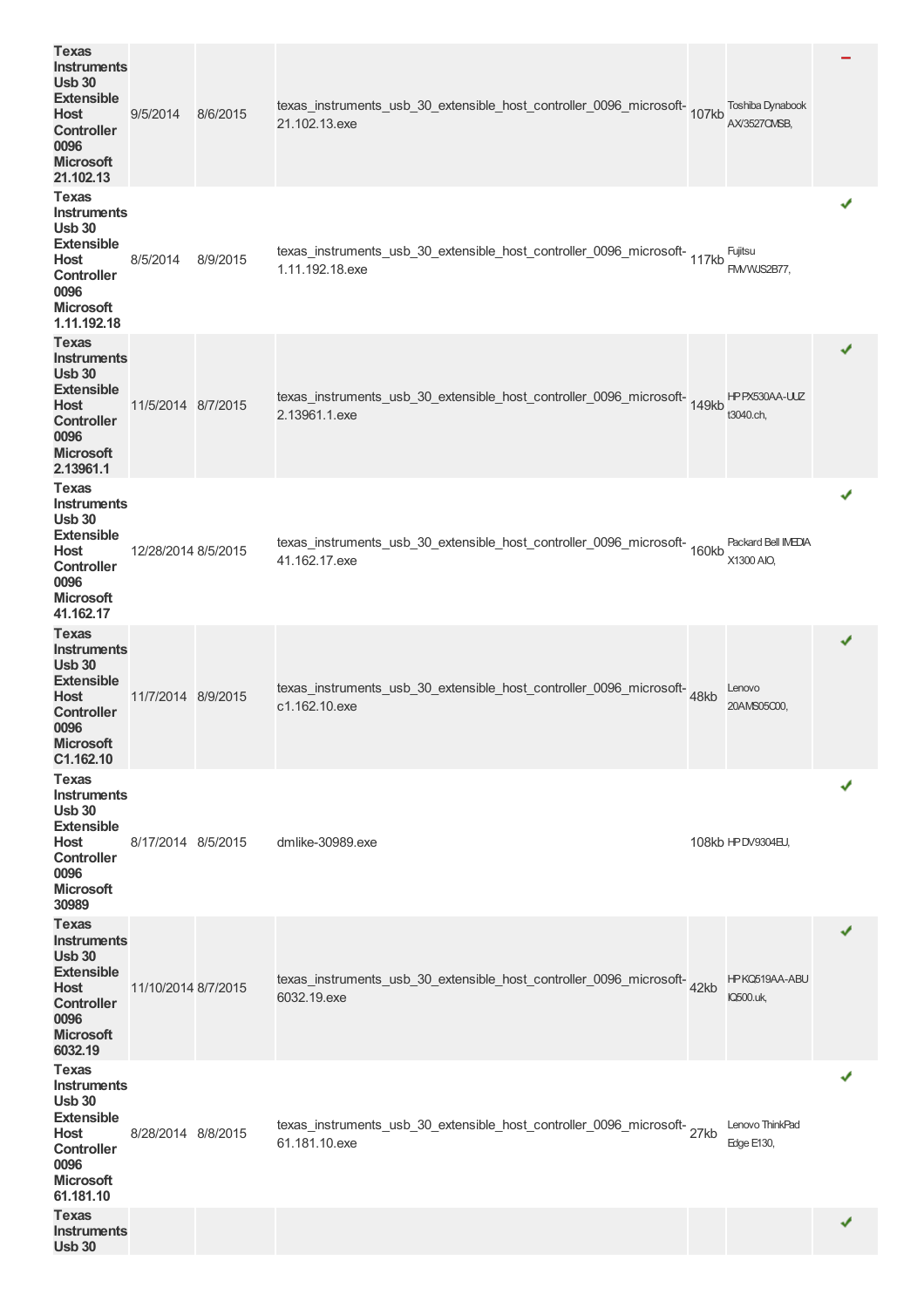| <b>Extensible</b><br><b>Host</b><br><b>Controller</b><br>0096<br><b>Microsoft</b><br>2032                                                      | 10/19/2014 8/5/2015 |          | texas_instruments_usb_30_extensible_host_controller_0096_microsoft-82kb<br>2032.exe                       |       | Fujitsu<br>FM/P773BDW,         |   |
|------------------------------------------------------------------------------------------------------------------------------------------------|---------------------|----------|-----------------------------------------------------------------------------------------------------------|-------|--------------------------------|---|
| Texas<br><b>Instruments</b><br><b>Usb 30</b><br><b>Extensible</b><br>Host<br><b>Controller</b><br>0096<br><b>Microsoft</b><br>33971.1          | 12/21/2014 8/2/2015 |          | texas_instruments_usb_30_extensible_host_controller_0096_microsoft-<br>59kb<br>33971.1.exe                |       | <b>HPHPPavilion</b><br>dv6000, |   |
| Texas<br>Instruments<br><b>Usb 30</b><br><b>Extensible</b><br>Host<br><b>Controller</b><br>0096<br><b>Microsoft</b><br>31.176                  | 1/6/2015            | 8/5/2015 | texas_instruments_usb_30_extensible_host_controller_0096_microsoft-210kb HP800-050ea,<br>31.176.exe       |       |                                |   |
| <b>Texas</b><br>Instruments<br><b>Usb 30</b><br><b>Extensible</b><br>Host<br><b>Controller</b><br>0096<br><b>Microsoft</b><br>2.10002.1        | 11/14/2014 8/4/2015 |          | texas_instruments_usb_30_extensible_host_controller_0096_microsoft-g8kb<br>2.10002.1.exe                  |       | HPKB003AA-B14<br>m9180.be-a,   | ✔ |
| <b>Texas</b><br><b>Instruments</b><br><b>Usb 30</b><br><b>Extensible</b><br>Host<br><b>Controller</b><br>0096<br><b>Microsoft</b><br>83606     | 8/16/2014 8/5/2015  |          | texas_instruments_usb_30_extensible_host_controller_0096_microsoft-214kb<br>83606.exe                     |       | HPAX685AA-ABJ<br>300-1150jp,   | ✔ |
| Texas<br><b>Instruments</b><br><b>Usb 30</b><br><b>Extensible</b><br>Host<br><b>Controller</b><br>0096<br><b>Microsoft</b><br>71.1833          | 1/23/2015 8/9/2015  |          | texas_instruments_usb_30_extensible_host_controller_0096_microsoft-119kb IBMThinkPad T40,<br>71.1833.exe  |       |                                | J |
| <b>Texas</b><br><b>Instruments</b><br><b>Usb 30</b><br><b>Extensible</b><br>Host<br><b>Controller</b><br>0096<br><b>Microsoft</b><br>1.11.1804 | 11/8/2014 8/6/2015  |          | texas_instruments_usb_30_extensible_host_controller_0096_microsoft-<br>140kb IBM6223Y32,<br>1.11.1804.exe |       |                                |   |
| <b>Texas</b><br><b>Instruments</b><br><b>Usb 30</b><br><b>Extensible</b><br>Host<br><b>Controller</b><br>0096<br><b>Microsoft</b><br>Z31.1009  | 10/21/2014 8/7/2015 |          | ccfqsb-z31.1009.exe                                                                                       | 149kb | HPNC829AAR-<br>ABA a6857c,     | ✔ |
| <b>Texas</b><br><b>Instruments</b><br><b>Usb 30</b><br><b>Extensible</b><br>Host<br><b>Controller</b>                                          | 1/20/2015 8/5/2015  |          | texas_instruments_usb_30_extensible_host_controller_0096_microsoft-185kb ASUS1001PX,<br>6382.11.1.exe     |       |                                | ✔ |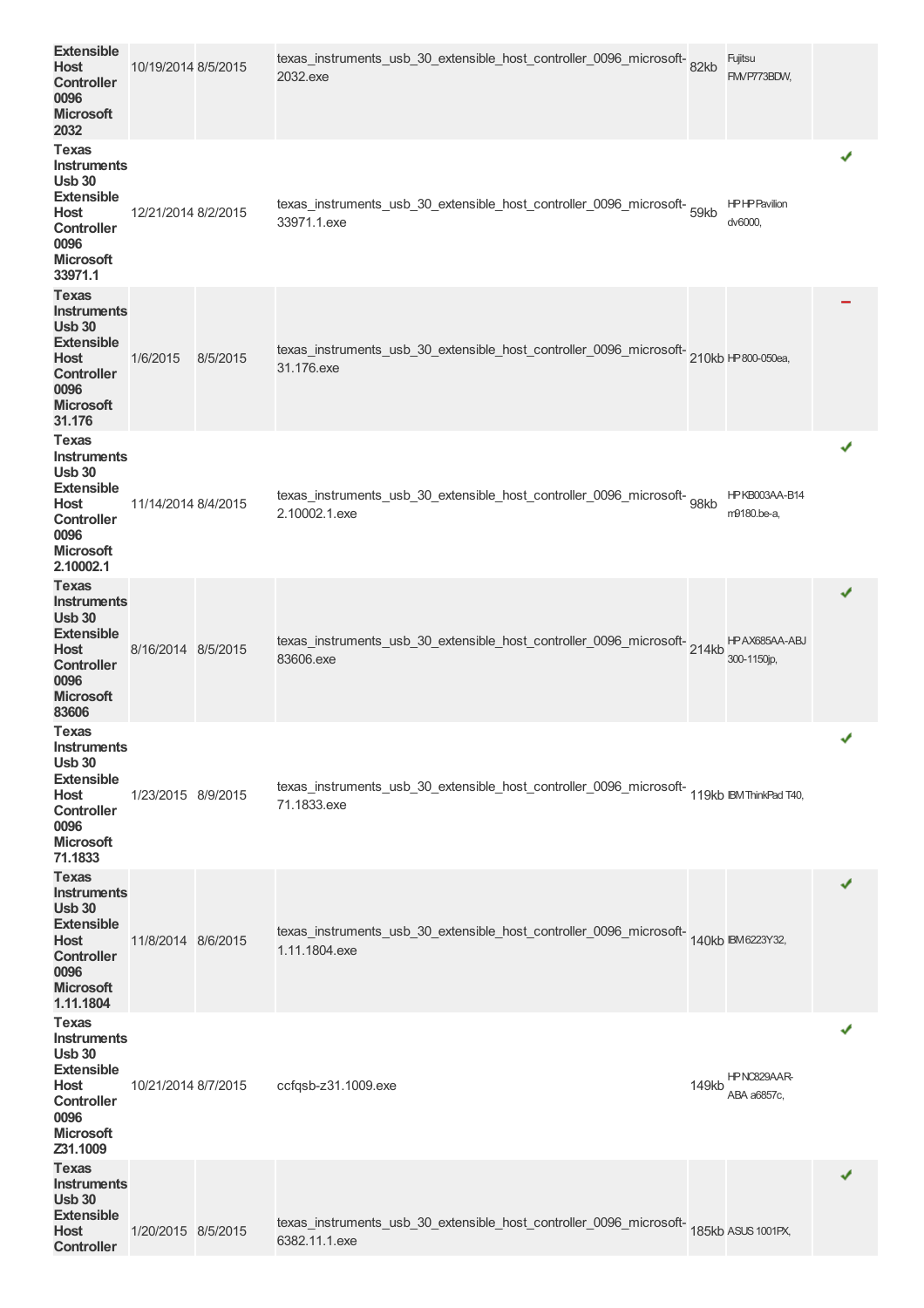| 0096<br><b>Microsoft</b><br>6382.11.1                                                                                                           |                     |                                                                                                       |       |                                  |   |
|-------------------------------------------------------------------------------------------------------------------------------------------------|---------------------|-------------------------------------------------------------------------------------------------------|-------|----------------------------------|---|
| <b>Texas</b><br><b>Instruments</b><br><b>Usb 30</b><br><b>Extensible</b><br>Host<br><b>Controller</b><br>0096<br><b>Microsoft</b><br>83794      | 12/31/2014 8/3/2015 | rryytn-83794.exe                                                                                      | 163kb | Fujitsu<br>FM/K92B113,           | ✔ |
| <b>Texas</b><br><b>Instruments</b><br><b>Usb 30</b><br><b>Extensible</b><br>Host<br><b>Controller</b><br>0096<br><b>Microsoft</b><br>Z4031.12.1 | 10/14/2014 8/7/2015 | texas_instruments_usb_30_extensible_host_controller_0096_microsoft-<br>99kb<br>z4031.12.1.exe         |       | Biostar H-Fi<br>B85S3,           | ✔ |
| <b>Texas</b><br><b>Instruments</b><br><b>Usb 30</b><br><b>Extensible</b><br>Host<br><b>Controller</b><br>0096<br><b>Microsoft</b><br>T2031.10   | 12/16/2014 8/4/2015 | texas_instruments_usb_30_extensible_host_controller_0096_microsoft-<br>122kb<br>t2031.10.exe          |       | HPKX614AA-B1A<br>a6502.g,        | ✔ |
| <b>Texas</b><br><b>Instruments</b><br><b>Usb 30</b><br><b>Extensible</b><br>Host<br><b>Controller</b><br>0096<br><b>Microsoft</b><br>83464      | 11/12/2014 8/1/2015 | texas_instruments_usb_30_extensible_host_controller_0096_microsoft-47kb<br>83464.exe                  |       | Panasonic CF-<br>19TH187QW,      | ✔ |
| <b>Texas</b><br>Instruments<br><b>Usb 30</b><br><b>Extensible</b><br><b>Host</b><br><b>Controller</b><br>0096<br><b>Microsoft</b><br>60293      | 8/31/2014 8/7/2015  | texas_instruments_usb_30_extensible_host_controller_0096_microsoft-215kb Advent PQG9002,<br>60293.exe |       |                                  | ✔ |
| <b>Texas</b><br><b>Instruments</b><br><b>Usb 30</b><br><b>Extensible</b><br>Host<br><b>Controller</b><br>0096<br><b>Microsoft</b><br>1202.109   | 8/18/2014 8/10/2015 | texas_instruments_usb_30_extensible_host_controller_0096_microsoft-64kb<br>i202.109.exe               |       | EMachines M5300<br>Series,       | ✔ |
| <b>Texas</b><br>Instruments<br><b>Usb 30</b><br><b>Extensible</b><br>Host<br>Controller<br>0096<br><b>Microsoft</b><br>1.12407                  | 8/17/2014 8/2/2015  | texas_instruments_usb_30_extensible_host_controller_0096_microsoft-205kb<br>1.12407.exe               |       | <b>TriGem</b><br>AVERATEC,       | ✔ |
| <b>Texas</b><br>Instruments<br><b>Usb 30</b><br><b>Extensible</b><br>Host<br><b>Controller</b><br>0096<br><b>Microsoft</b><br>23431.1           | 9/24/2014 8/6/2015  | zu-23431.1.exe                                                                                        | 52kb  | NEC <sub>PC</sub><br>LF7506D1FL, | ✔ |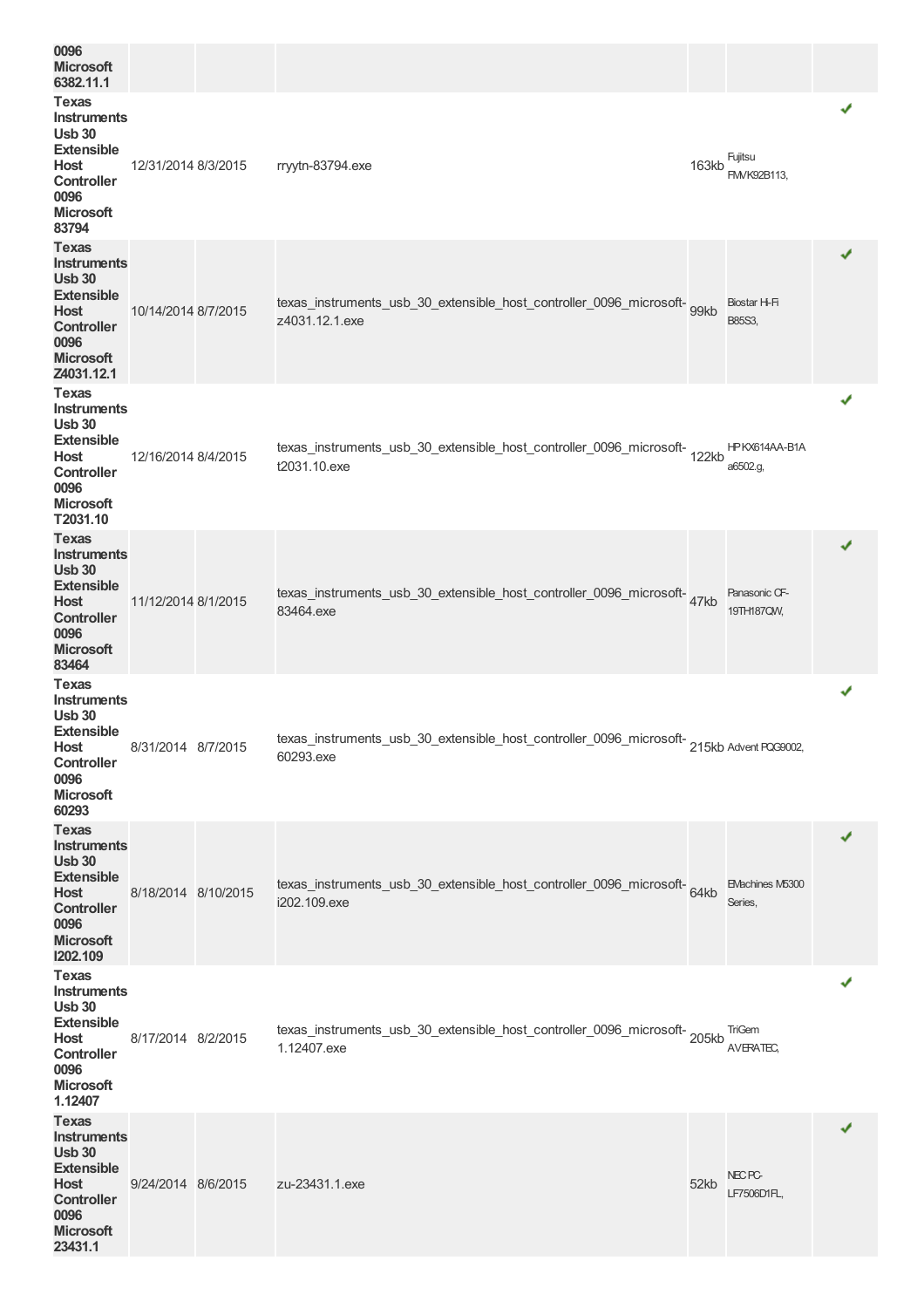| <b>Texas</b><br>Instruments<br><b>Usb 30</b><br><b>Extensible</b><br>Host<br><b>Controller</b><br>0096<br><b>Microsoft</b><br>2.13432.1             | 9/24/2014 8/9/2015   |          | texas_instruments_usb_30_extensible_host_controller_0096_microsoft-78kb<br>2.13432.1.exe                     |      | HP RA956AA-ABH<br>m7580.nl-a,                 |   |
|-----------------------------------------------------------------------------------------------------------------------------------------------------|----------------------|----------|--------------------------------------------------------------------------------------------------------------|------|-----------------------------------------------|---|
| Texas<br>Instruments<br><b>Usb 30</b><br><b>Extensible</b><br><b>Host</b><br><b>Controller</b><br>0096<br><b>Microsoft</b><br>X81.1473              | 1/7/2015             | 8/6/2015 | texas_instruments_usb_30_extensible_host_controller_0096_microsoft-114kb<br>x81.1473.exe                     |      | HPPS378AA-ABN<br>t875.no,                     | ✔ |
| Texas<br>Instruments<br><b>Usb 30</b><br><b>Extensible</b><br>Host<br><b>Controller</b><br>0096<br><b>Microsoft</b><br>2.13836                      | 10/22/2014 7/31/2015 |          | texas_instruments_usb_30_extensible_host_controller_0096_microsoft-<br>2.13836.exe                           |      | Packard Bell IMEDIA<br>H5689,                 | ✔ |
| <b>Texas</b><br><b>Instruments</b><br><b>Usb 30</b><br><b>Extensible</b><br><b>Host</b><br><b>Controller</b><br>0096<br><b>Microsoft</b><br>21.1826 | 9/12/2014 8/8/2015   |          | texas_instruments_usb_30_extensible_host_controller_0096_microsoft-<br>21.1826.exe                           | 88kb | Compaq EV971AA-<br>ABF SR1860FR<br>FR620,     | ✔ |
| Texas<br>Instruments<br><b>Usb 30</b><br><b>Extensible</b><br>Host<br><b>Controller</b><br>0096<br><b>Microsoft</b><br>R72732.1                     | 10/7/2014 8/5/2015   |          | czptv-r72732.1.exe                                                                                           | 83kb | <b>Toshiba Dynabook</b><br>T451/58EBS,        | ✔ |
| <b>Texas</b><br><b>Instruments</b><br><b>Usb 30</b><br><b>Extensible</b><br><b>Host</b><br><b>Controller</b><br>0096<br><b>Microsoft</b><br>281.10  | 12/24/2014 8/5/2015  |          | texas_instruments_usb_30_extensible_host_controller_0096_microsoft-<br>281.10.exe                            |      | <b>Toshiba Satellite</b><br><b>C660-2QQ</b>   |   |
| <b>Texas</b><br><b>Instruments</b><br><b>Usb 30</b><br><b>Extensible</b><br>Host<br><b>Controller</b><br>0096<br><b>Microsoft</b><br>41.181.19      | 12/27/2014 8/6/2015  |          | texas_instruments_usb_30_extensible_host_controller_0096_microsoft-<br>95kb<br>41.181.19.exe                 |      | <b>NEC</b><br>Express5800/54We<br>[N8000-246, | ✔ |
| <b>Texas</b><br>Instruments<br><b>Usb 30</b><br><b>Extensible</b><br>Host<br><b>Controller</b><br>0096<br><b>Microsoft</b><br>1.11.1792.1           | 11/9/2014 8/2/2015   |          | texas_instruments_usb_30_extensible_host_controller_0096_microsoft-147kb IBMThinkPad R30,<br>1.11.1792.1.exe |      |                                               | ✔ |
| Texas<br><b>Instruments</b><br><b>Usb 30</b>                                                                                                        |                      |          |                                                                                                              |      |                                               |   |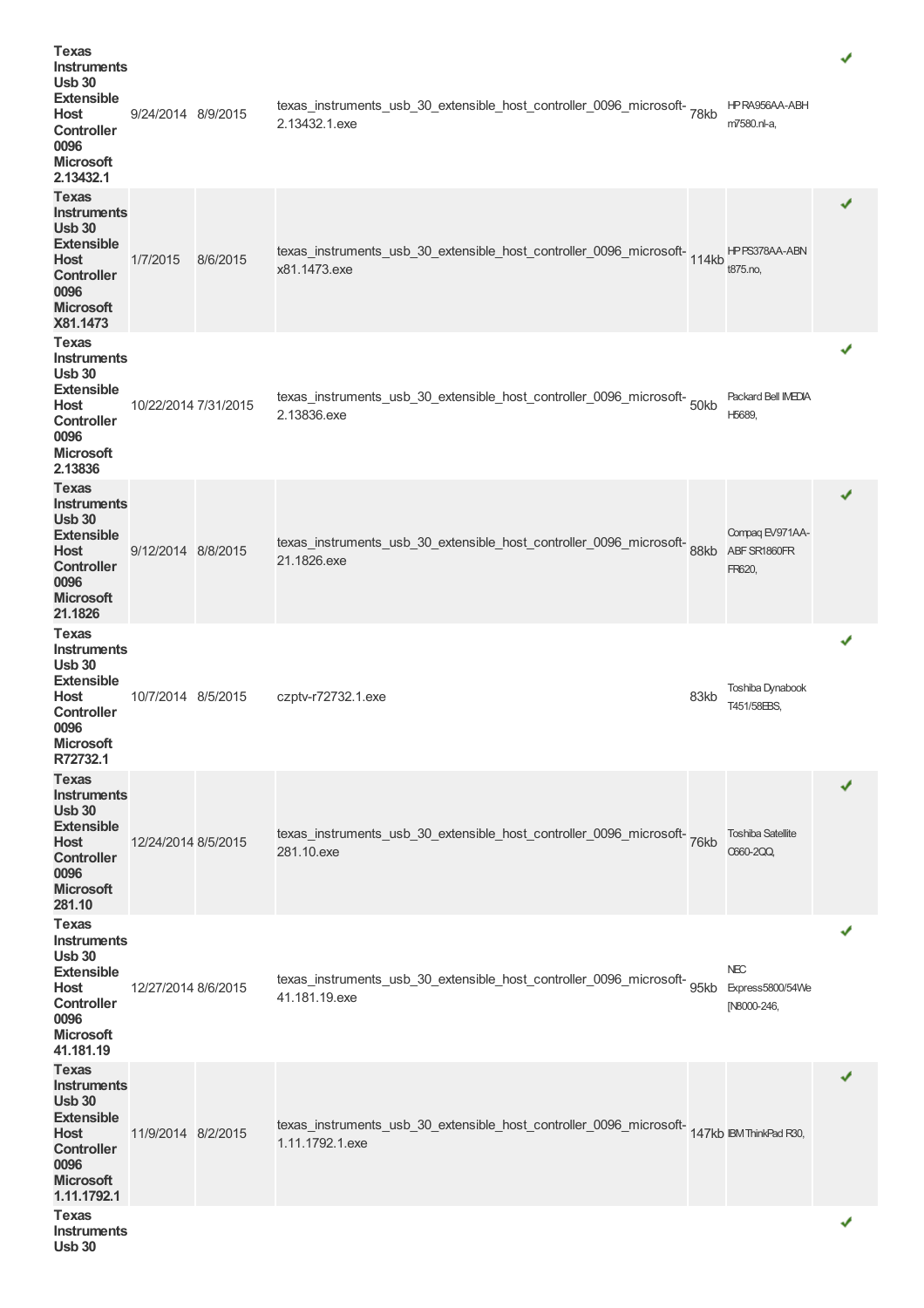| <b>Extensible</b><br><b>Host</b><br><b>Controller</b><br>0096<br><b>Microsoft</b><br>C1.1391.10<br><b>Texas</b>                                 | 1/29/2015 8/9/2015  |           | texas_instruments_usb_30_extensible_host_controller_0096_microsoft-<br>197kb<br>c1.1391.10.exe           |      | Sony VGN-<br>TT46LG R                | ✔                     |  |
|-------------------------------------------------------------------------------------------------------------------------------------------------|---------------------|-----------|----------------------------------------------------------------------------------------------------------|------|--------------------------------------|-----------------------|--|
| <b>Instruments</b><br><b>Usb 30</b><br><b>Extensible</b><br>Host<br><b>Controller</b><br>0096<br><b>Microsoft</b><br>41.182.10                  | 10/7/2014 8/3/2015  |           | texas_instruments_usb_30_extensible_host_controller_0096_microsoft-<br>41.182.10.exe                     |      | HPNY545AAR-<br>ABA p6210y,           |                       |  |
| <b>Texas</b><br>Instruments<br><b>Usb 30</b><br><b>Extensible</b><br>Host<br><b>Controller</b><br>0096<br><b>Microsoft</b><br>71.181.14         | 9/9/2014            | 7/31/2015 | texas_instruments_usb_30_extensible_host_controller_0096_microsoft-116kb<br>71.181.14.exe                |      | Panasonic CF-<br>19MH207NW,          | ✔                     |  |
| <b>Texas</b><br><b>Instruments</b><br><b>Usb 30</b><br><b>Extensible</b><br>Host<br><b>Controller</b><br>0096<br><b>Microsoft</b><br>3408       | 9/10/2014 8/9/2015  |           | texas_instruments_usb_30_extensible_host_controller_0096_microsoft-177kb<br>3408.exe                     |      | Lenovo ThinkPad<br>X61s,             | ✔                     |  |
| Texas<br><b>Instruments</b><br><b>Usb 30</b><br><b>Extensible</b><br>Host<br><b>Controller</b><br>0096<br><b>Microsoft</b><br>43362.1           | 11/28/2014 8/5/2015 |           | nzcgemcot-43362.1.exe                                                                                    | 69kb | HPPS512AA-ABA<br>a815,               | ✔                     |  |
| <b>Texas</b><br><b>Instruments</b><br><b>Usb 30</b><br><b>Extensible</b><br>Host<br><b>Controller</b><br>0096<br><b>Microsoft</b><br>40367      | 12/21/2014 8/8/2015 |           | ybakvbfb-40367.exe                                                                                       |      | 114kb HPG5261de,                     | $\mathcal{A}^{\perp}$ |  |
| <b>Texas</b><br><b>Instruments</b><br><b>Usb 30</b><br><b>Extensible</b><br>Host<br><b>Controller</b><br>0096<br><b>Microsoft</b><br>P31.11.139 | 10/17/2014 8/3/2015 |           | texas_instruments_usb_30_extensible_host_controller_0096_microsoft-<br>126kb<br>p31.11.139.exe           |      | Lenovo ThinkPad<br><b>Edge E330,</b> | ✔                     |  |
| <b>Texas</b><br><b>Instruments</b><br><b>Usb 30</b><br><b>Extensible</b><br>Host<br><b>Controller</b><br>0096<br><b>Microsoft</b><br>W4332.12   | 8/7/2014            | 8/8/2015  | texas_instruments_usb_30_extensible_host_controller_0096_microsoft-155kb Lenovo 8927WIL,<br>w4332.12.exe |      |                                      |                       |  |
| <b>Texas</b><br>Instruments<br><b>Usb 30</b><br><b>Extensible</b><br>Host<br><b>Controller</b>                                                  | 12/28/2014 8/8/2015 |           | texas_instruments_usb_30_extensible_host_controller_0096_microsoft-<br>122kb<br>61.1838.exe              |      | HPPS568AA-ABA<br>A1019H              | ✔                     |  |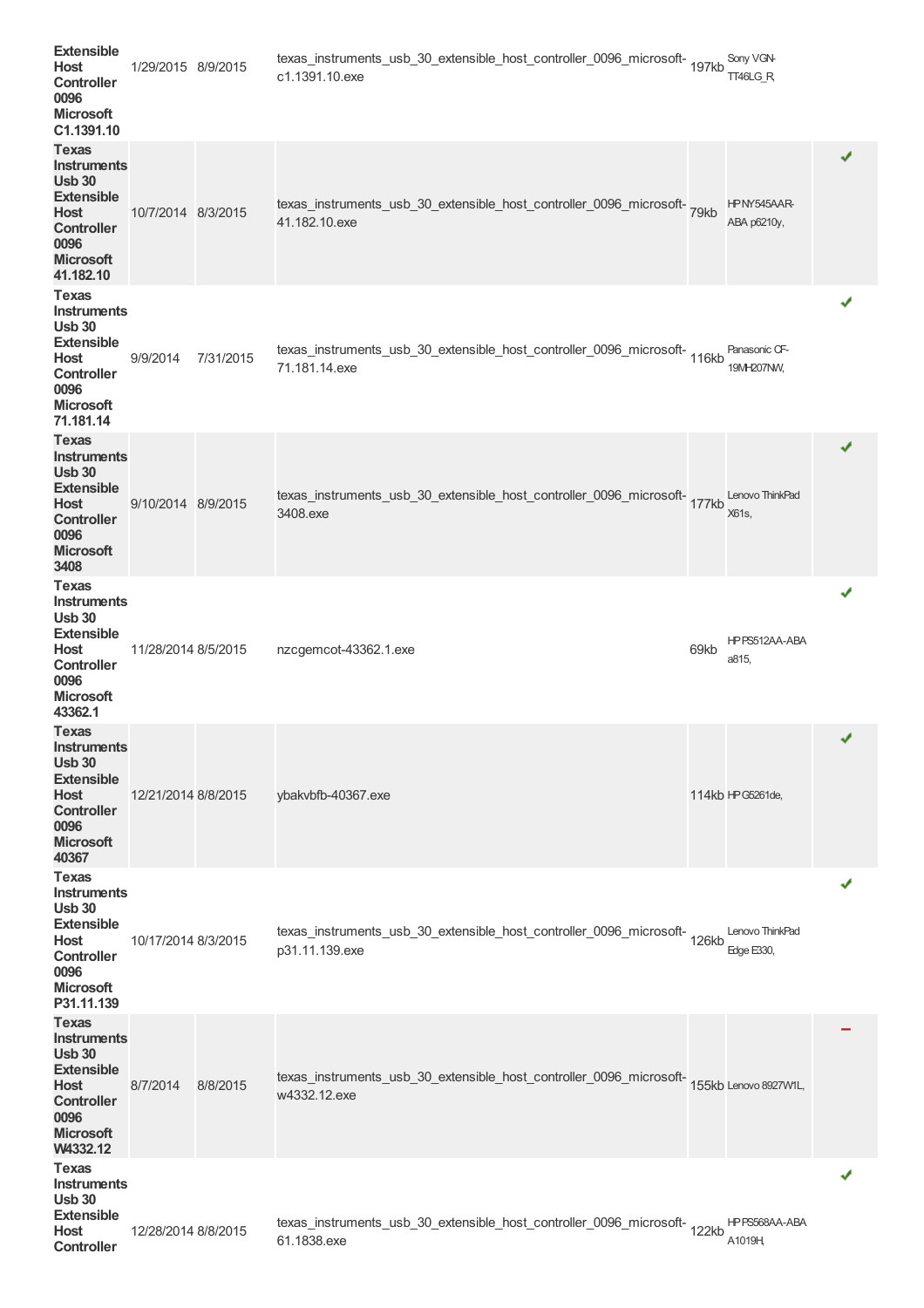| 0096<br><b>Microsoft</b><br>61.1838                                                                                                                              |                     |          |                                                                                     |      |                                 |   |
|------------------------------------------------------------------------------------------------------------------------------------------------------------------|---------------------|----------|-------------------------------------------------------------------------------------|------|---------------------------------|---|
| <b>Texas</b><br><b>Instruments</b><br><b>Usb 30</b><br><b>Extensible</b><br><b>Host</b><br><b>Controller</b><br>0096<br><b>Microsoft</b><br>W <sub>2.12408</sub> | 12/20/2014 8/9/2015 |          | texas_instruments_usb_30_extensible_host_controller_0096_microsoft-<br>w2.12408.exe |      | NEC <sub>PC</sub><br>GL20ES3L6, | ✔ |
| Texas<br><b>Instruments</b><br>Usb30<br><b>Extensible</b><br><b>Host</b><br><b>Controller</b><br>0096<br><b>Microsoft</b><br>W1.1642                             | 1/3/2015            | 8/1/2015 | hisiulgf-w1.1642.exe                                                                | 64kb | HPRC520AA-ABU<br>m7590.uk,      |   |

## **Typical Driver constellation for scanned computers:**

#### **Data derived from 1083 scans made on these 567 computers from 1/30/2015 to 7/31/2015:**

IBM2373WMZ, IBMThinkCentre A51, Fujitsu FMVNE4BD3, Intel Crestline, Lenovo 3000 V100 Notebook, Lenovo ThinkPad Edge E330, Acer Aspire M5800, ASUS X200MA, Sony VGN-FE52B\_H, FIC LM10W, HP BK345AAACJ p6373i, IBM System x3200 MB -[7328K1G, HP D5468AT-A2L a123l, Toshiba SATELLITE C850-1NN,<br>WINCOR NIXDORF EPC AA, Compaq BT466AAACJ CQ3211IX, Sony VGN-AW190Y, HP KJ417AAAB4 5672, Intel Intel G33 Series, NEC PC-MJ18XAZEZXS9, HP HP Pavilion DV6, NEC PC-LL700BS6R, HP Envy 15 Notebook PC, Fujitsu FMMB16C, HP KA856AA-ABF a6314.f, Sony VGN-AR51J, HP Presario V3000, HP Presario V6000, HP PL499AA-UUZt760.ch, IBM682532U, Acer Veriton M200-Q57, LG LW65-KDTRV, HP DV9304EU, HP FL422AA-ABT a6613is, HP DW167A-ABF a425.f, Dimotion PCDM4J5P, LG K1-2249A9, BYTSPD ByteSpeed LLC, HP S5-1435d, Sony VGN-NS25G\_S, ASUS BP6260, IBM621932U,HP100-5158, Fujitsu PRIMERGYTX150, Toshiba SATELLITEC855-1QG, Lenovo ThinkPad T420s, Lenovo ThinkPad Edge E220s, ToshibaQosmio D730, HPDY173A-ABH t590.nl, Panasonic CF-SX3TETBR, Panasonic CF-S9KYFFDR, Sony VGN-UX490N, Gigabyte GA-E7AUM-DS2H, Fujitsu AMILO Xi 2528, Packard Bell IMEDIAMC8830,Uniwill L51AI Serial,HPGT690AA-AB4 IQ780d, LGLW70-JJKG,Compaq EV958AA-ABFSR1804FRFR620, Toshiba Satellite X505, Lenovo ThinkPad Edge 13, IBM682342G, HPGZ729AAR-ABAa6317c, HP PN176AA-ABN t770.no, Compaq DA255A-ABA 6401RSH NA910, Compaq NY574AA-ABMCQ5205LA, IBM808735M, Sony VGN-FW190CU, HCL Infosystems APM88-GS, HP VC893AA-ABFs5108f, HP H8-1445, AXIOO PICO DJV Model, ECS HDC-I, Fujitsu FMVCE70L9, Toshiba NB100/HF, Fujitsu FMLX50WD, ASUS 1015T, HP HP Pavilion dv5000, IBM26478RG, HP P6-2007nl, Panasonic CF-18KHH59B8, Sony VPCEJ2S1R, Lenovo 7659W29, Toshiba Dynabook T351/57CWS, Toshiba SATELLITEL850-1KZ, Toshiba Dynabook Satellite T30 173C/5W, PanasonicCF-30CTQAFBE, Packard Bell EasyNote\_MX37-U-005, SonySVE15138CGS,HPT3735tr-AB8 RR879AA, Toshiba Dynabook TX/77MWHYD, SonyVGN-FS38LP,HPHPCompaq 6531s,HPVd019aar-UUWP6110.sc, HP H9-1386, HP P6210y-ABANY545AA, Panasonic CF-29NAQC9BM, HP HP ENVYTS 17 Notebook PC, Sony VGN-TZ73B, HP VD019AA-UUW p6110sc, SAMSUN 400B4A/400B5A/200B4A/200B5A, HP Pavilion zd7000, Sony VGC-LS21N, Fujitsu N6220, HP G5360fr-m, HP HP Compaq nc4200, LG R560-UAPW3E, Lenovo 6474Y2J, HP HP Compaq nc8430, HP HP ENVY13 Notebook PC, AT ALSEN PROFI 41G, Compaq EG215AA-ABG SR1660AN AN540, HP Pavilion G60-418CA, Packard Bell IMEDIA H5689, Packard Bell Imedia S3270, NEC PC-VY13MRFEAEHU, Fujitsu FMM RA70, Compal HGL30C, NEC Express5800/56Xd [N8000-566C, WINCOR NIXDORFEPCA4, IBM8215Z4S, HP WX217AV-ABAMS230z, Fujitsu FMMLX50LX, Seneca Pro329919, Sony VGN-FW17\_B, HP HP Pavilion dv5 Notebook PC, HP G5350nl, NEC PC-LL750HG3E, SIEMENS SIMATIC IPC627C, Sony VGN-NW250D, Notebook MIM2290, NEC PC-VL5907D, Acer NC-V5-531-10076G50MASS, NEC PC-VX500BD, SonyPCG-GRT170, Toshiba SATELLITEC855-12Z, PCSMARTPTI1010,Gigabyte P35C-S3, SonyVGN-SZ61VN\_X,GatewayFX6800,HPNC133AA-AKB m9561cs,Compaq PX700AA-ABZSR1449ITIT520, LGR1-CUP1E1, Pegatron C17B, LGLS50-UG5F1,HPBK345AA-ACJ p6373i, Toshiba NB200-134, IBM818944U, Sony SVE14A35CVPI, Packard Bell EasyNote TM01, HP HP Compaq dx6120 MT, Sony VGN-NS31S\_S, Lenovo 37612EG, Fujitsu FMVXDXF74, Packard Bell IMedia 8002 EU,HPHPHDX16,HPHPCompaq nc6120, LGR580-UP87K, Fujitsu Amilo M1439 Series, ASUSBP6260, Toshiba SATELLITEC855-1QG, Foxconn Inferno Katana GTI, Haier T68 Series, HP VG123AA-ABF p6127f, Sony VGN-SZ38GP, HP P6-2202el, ELITEGROUP ECS G335, Sony VGC-JS51B\_P, Sony VGN-CR313H\_B, MKROLOG S800SE-C6, Panasonic CF-C1BD06EFG, LG P310-K.CPW1A9, Fujitsu FMXD1W92Z, IBM1843A19, Toshiba Dynabook T553/37JWB, LG R470-KR30K, Lenovo ThinkPad T420s, Toshiba Dynabook R731/W2MB, Haier T68 Series, Gateway 510 2900039, Lenovo ThinkPad Edge E530, Toshiba Satellite Pro 6100, SAWSUN R509, Sony VPCW210AB, NEC PC-VL150GS, NEC PC-LL3509D, Sony SVT21213CXB, Lenovo ThinkPad SL300, Lenovo ThinkPad T430, Panasonic CF-S10DVCDP, HP P6563sc, Compaq PX697AA-ABZ SR1419IT IT520, Sony VPCF13FGX, Lenovo 00P5095, Dell Vostro 3555, Sony VGN-CS36SJ\_R, Sony VGN-FW245J, HP KN472AA-ACB a6421.ru, SonyVGN-NS31MT\_S,NECExpress5800/54We [N8000-246,HPPavilion ze4600,HPCompaq nx5000,HPPJ425AA-ABNt670.no,HPGS275AA-ABU IQ772.uk, IBMIBMSystem x3200 M2 -[643217G,HPPN239AA-ABZm1180.it, SonyVPCEG26EG, SonyVGN-NS72JB\_W, SonyVGN-FW17\_B, SonyPCG-GRX700,HP Compaq 516, Packard Bell IMEDIA 14580 FR, Medion E3211, Sony VGN-A290, IBYTE UDP GN ANDROS-I60L, Lenovo ThinkPad Tablet 2, Shuttle XG41, Toshiba DynaBook G6C/X18CME, HP HP Compaq dc7100 CMT, IBM8427CDU, HP WC785AA-UUW p6363sc, HP RC520AA-ABU m7590.uk, NEC PC-LL550VG2KS, IBM 842777G, Panasonic CF-SX3TETBR, NEC EASYNOTE PB47S00186, IBM8177B1G, Panasonic CF-31UEUJDDA, Sony VPCEJ2S1R, MAXDATA PRO6105IW, HP KP332AA-UUWa6441.sc, Toshiba PORTEGE A600, HP DX2250 MT SRP KMAT, NEC PC-MJ30AAZ76, HP HP Compaq 6730b, Sony SVE1412ECXP, Fujitsu ESPRIMO Mobile X9515, Epson Endeavor Pro8000-H, Fujitsu FMVNS1E3,HPA1412n-aba a1000,Compaq 5411EA470029-828,HPGN634AV-ABAa6210, IBM8124PAT, Acer AS5737Z, HPGG692AA-ABZs3130.it, NECPC-MY25XRGJTCBE, HPHPE-355uk, HPEJ210AA-ABSm7270.se, Panasonic CF-52VADBYFG, IBM8114W19, HPFL402A ABZ s3630it, Gateway MX6627, Packard Bell ISTART F7125 AIO, HP Compaq nx9030, HP HP EliteBook 8530p, HP PN135AA-ABU t790.uk, MCJ AMS, HP HP Pavilion ze2000, Panasonic CF-R8EWBAAP, Packard Bell ISTART 1379, WIPROWSG37455V-0397, Packard Bell EasyNote TK36, Packard Bell ISTART F7125 AIO, HP KX621AA-ABT a6553.is, Fujitsu FMLX70SDG, IBM622133U, Toshiba SATELLITE C55-A-1FN, NEC PC-GL22ES3GA, Compaq GN732AA-ABH SR5135NL, ASUS BM2230, LG A540-D,HPDT280A-ABUt480.uk,HPKQ260AA-AC4 a6540b,HPEJ210AA-ABSm7270.se, Lenovo ThinkPad SL510,GatewayP-171XFX,HPBK345AA-ACJ p6373i, GatewayDX4710-UB801A, Fujitsu FMVLX50WD, IBM81712EU, BenQJoybook A51, Toshiba Satellite C855-S5194, T-Systems T-Systems PCP4PE, SonyVPCEC2E9E, SAMSUN SX20S, Toshiba Dynabook Satellite J62 166D/5X, Fujitsu FMALX70SDG, IBMSystem x3200 M3 -[7328Z6S, Toshiba Dynabook Satellite T772/W5TG, Sony VGN-CS36SJ\_R, Lenovo ThinkPad SL300, Toshiba Satellite P870,GatewayGT4224m, PanasonicCF-S8HYEPDR, Lenovo 1S16800336100W2,HPRP847AA-ABZm7680.it, Sony VPCF13RFX, Compag Evo N610c, Gateway 510 sku, NEC PC-MJ30AAZ76, Acer Aspire 5950G, NEC PC-MK19ELZ2UFJG, Supermicro X7DVL-3, Sony SVE14A2V2ES, Lenovo ThinkPad T420s, Gateway FX4710-UB802A, Gateway MC7803U, Packard Bell IPower X9110, HP HP Compaq nc6000, LG LW70-JJKG, HP Xy107et, LanixLANIXCORP4030,Dell Vostro 1440,HPCompaq nx7010,HPPX623AA-ABU m7071.uk, Packard Bell IMEDIAB2218 UK, SonyVGC-JS4EF\_S, Lenovo 7360W78,Compaq P8657C-ABA8000ZNA510,GatewayMX6627, PanasonicCF47, Acer MX4SG-4DL,Dell PowerEdge 1600SC,HPKT394AA-AB4 S3580D, IBM 6204EBC, SonyVGN-FE52B\_H,HPPavdv6653 ares, IBM2672RD3, Fujitsu FMVFE90DBY, Fujitsu FMVNFD80N,Dell OptiPlex760,Uniwill L51AI Serial,HPEJ218AA-B14 w5240.be, LG K1-337AB1, MEGAWARE Mage All-In-One, IBM IBM System x3500 M4 Server -[7383AC1, MCJ AMS, NEC PC-VJ12EBBCHCLD, Panasonic CF-<br>W2FW1AXS, NEC PC-VR970MG, LG T1-5224A3, HP PS226AA-ABE t840.es, Gateway DX4870-UB2 Gateway SX2360, Panasonic CF-W7DWM07JM, Acer Veriton L670, AND & ATI ATI RC410MD-SB460, HP VS303AA-ABD P6000, Sony VGN-CR363, Fujitsu PRIMERGY RX200 S8, IBM8187D2G, IBM8215EKU, Acer AS5737Z, LGR580-U.APC3BA9,NECPC-MJ26XRZWDSBJ, Toshiba Dynabook T351/57CWS, MouseComputer H87M-S01, SonyVGN-FJ22B\_R, LGK1-337AB1,HPP6563sc,HPHPE-531sc, LIGHTEDGE965LTCK, SonyVPCCW2AFJ,HP800-050ea, Lenovo ThinkPad X60s,HP PJ425AA-ABN t670.no, Seneca Pro86308, HP HP Compaq nx6110, IBM2658MJJ, Sony SVE1511AGJB, Sony VGC-RA52, TriGem AVERATEC, Toshiba TECRA R10, HP FQ562AA-A2L m9500f, ICP / IEi KINO-690AM2, Fujitsu FMAN2G52, HP Hp workstation xw6000, IBM1829W1E, Dell OptiPlex GX1 500MTbr+, NEC PC-MY26RAZ77S96, HPHPPavilion dv9000, PanasonicCF-52GCR42AG, IBM23741U9,HPH9-1386, MouseComputer H87M-S01,HPHPENVY17 3DNotebook PC, SonySVT21213CXB, ASUS K84L, HP HP Compaq nw8240, NEC PC-MY18ABZE4, Compaq GC668AAR-ABA SR5110NX, ASUS K52JT, HP KC707AA-ABE m9079.es, Sony VPCF13BFX, Sony VGN-NS305D, Lenovo ThinkCentre M80, Packard Bell IPower X1001, Sony VGN-NW21EF\_S, NEC PC-VY25AAZR7, IBM2374SU9, LG R490-G.AAH1RE2, HP KT439AA-AB4 a6545d, HP RS904AA-ACP t3625.at, SAMSUN 200B4Z/S01TH, Packard Bell IMEDIAJ4715 AIO, IBM2373K53, Toshiba Dynabook T451/58EBS, Fujitsu S6410C,